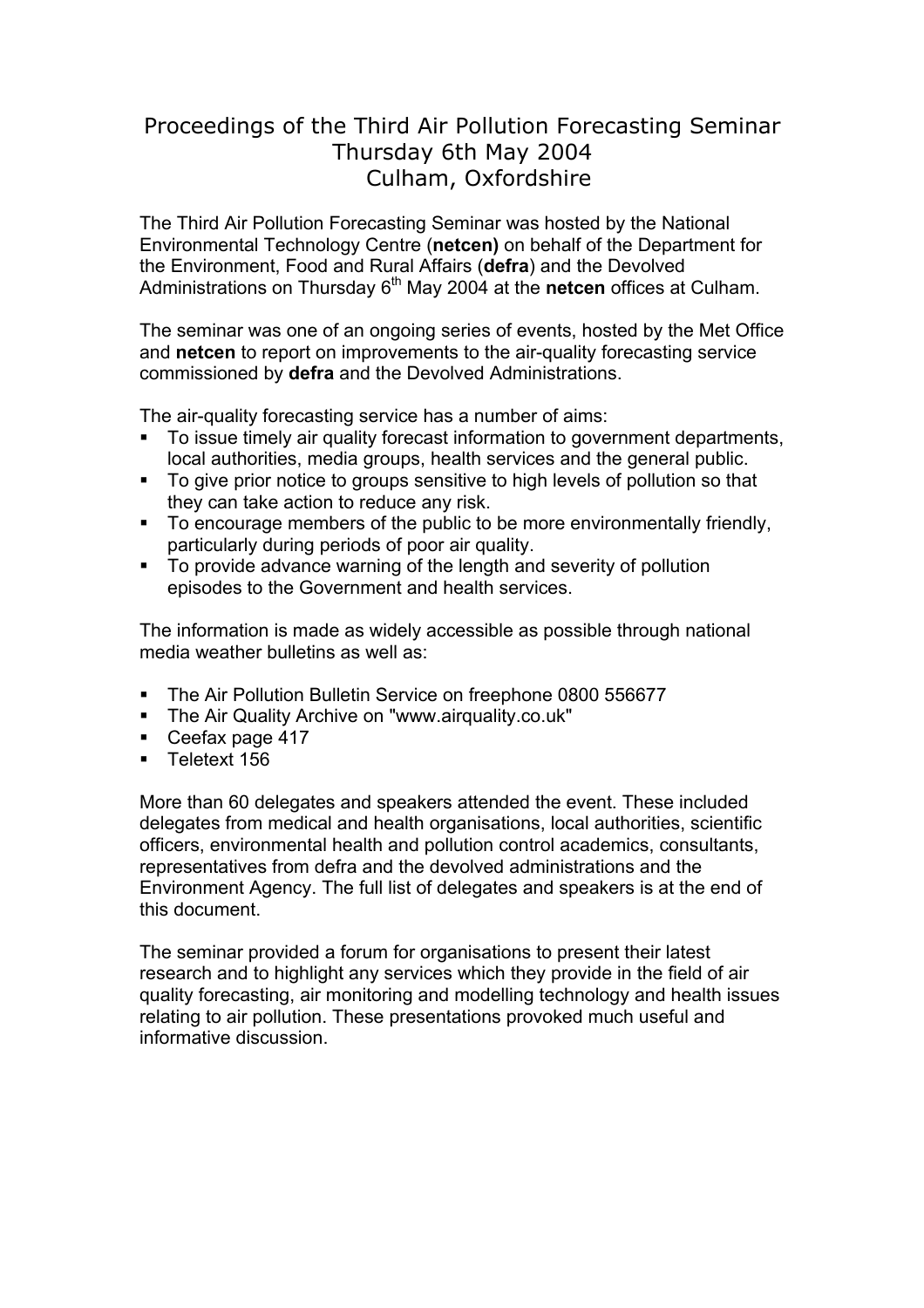#### **In particular, the following topics were aired during the question and answer sessions:**

The success and accuracy rates of the national air pollution forecasts were discussed. Whilst there were some difficulties understanding the definitions of these measures, 2003 was reported by netcen to have been typical in terms of the success and accuracy rates achieved. This was despite the relatively higher levels of summer ozone in 2003.

Discussion of the factors affecting the accuracy of the air quality forecasts was wide-ranging and covered:

- Weather forecasts.
- Local pollution sources.
- Unusual trans-boundary PM<sub>10</sub> events (Saharan dust, forest fires, volcanic erruptions etc.)
- Emissions inventories.

It was reported that the UK is the only European country currently publishing the success rates of air pollution forecasting, based on "actual" reported data and forecast meteorology. By taking out unusual events and using analysis met. data it is possible to improve the reported performance of forecasting models.

It was reported that there are several joint European initiatives to improve and co-ordinate air quality forecasts. These currently involve netcen, the Met Office and Defra:

- Smog Warners co-ordinated by netcen since 1997 see www.aeat.com/netcen/airqual/forecast/smogwarners
- Ozone Web operated as part of the EC's Clean Air for Europe (CAFE) programme- see [http://ozone.eionet.eu.int/index.jsv?pk\\_lang=20](http://ozone.eionet.eu.int/index.jsv?pk_lang=20)
- A proposal from the Network of European Metereological Sevices (EUMETNET) see [www.eumetnet.eu.org](http://www.eumetnet.eu.org/)

Further interest was shown in the percentage of UK air pollution attributable to sources from continental Europe. The models currently used in the UK forecasting project can be run in "analysis mode" to identify the sources of long-range pollution, in particular the sources of emissions which result in ozone pollution. This analysis can give us an average percentage contribution for each year from which we can see changes in the pattern. It was however noted that the contribution to ozone pollution from UK and Europe changes between sites and episodes so the answer is not always definitive. When comparing, for example, the pollution years of 2002 and 2003 it can be concluded in general that more pollution came from Europe in 2003 than 2002. This information is then used by Defra and the Devolved Administrations to help explain trends in pollution episodes and to feed into policy making decisions.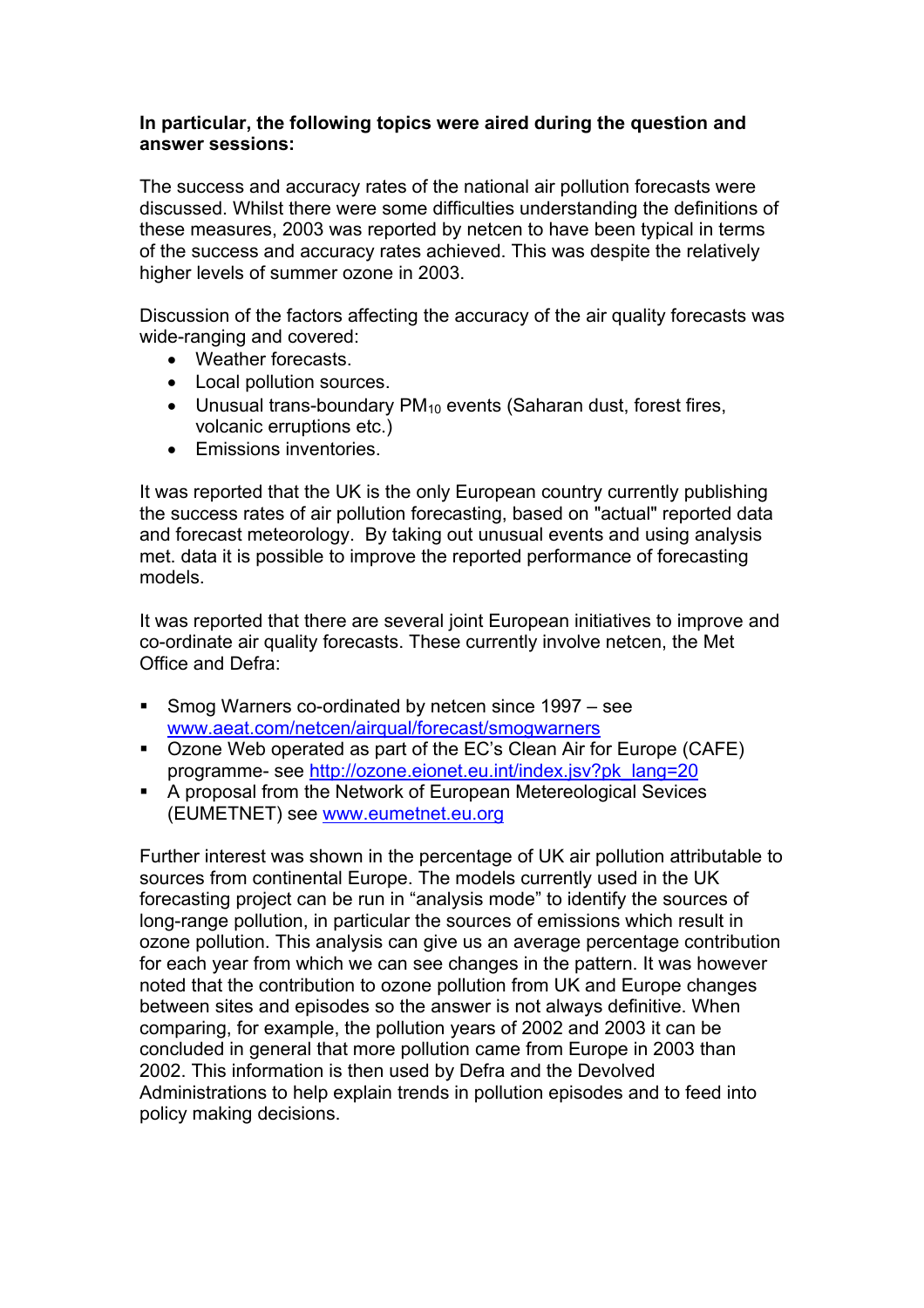The effects of air pollution on health and mortality rates encouraged much discussion and re-enforced the importance of monitoring and forecasting air pollution levels. While other factors such as smoking, diet and exercise were reported to have a more direct effect on serious health conditions the secondary effect of air pollution was clear. Peaks due to air pollution episodes can be picked out in epidemiology studies from other more constant day-today health related factors. By comparing peaks in hospital admission and mortality rates with episodes of high air pollution it was reported that patients with some conditions were put at much higher risk of premature death when air quality was poor. By reviewing the data from different years the connection between air pollution and mortality rates can be confirmed. Published research into the numbers of increased deaths per ppb or  $\mu$ g m<sup>-3</sup> of pollution gives us a guide to the scale of the risks and confirms the value of this area of work. Further work needs to be done to confirm that temperature alone is not a confounding factor when carrying out air pollution epidemiology studies.

### **Other Information:**

The full agenda for the day's proceedings and the list of delegates and speakers are listed below along with details of other websites and papers relating to the topics discussed.

Copies of the presentations from the seminar are provided on the Research Information section of the Air Quality Archive ([www.airquality.co.uk\)](http://www.airquality.co.uk/) in pdf format. For further information on the air quality forecasting service please contact [paul.willis@aeat.co.uk.](mailto:paul.willis@aeat.co.uk)

#### **For further information please see:**

| <b>ISB home site</b>      | www.isb.gov.uk                  |
|---------------------------|---------------------------------|
| <b>Project Site</b>       | www.aqf.qinetig.com             |
| <b>Visualisation Site</b> | http://prswww.essex.ac.uk/lidar |

Stedman, J R (2004) The predicted number of air pollution related deaths in the UK during the August 2003 heatwave. Atmospheric Environment, 38, 1087-1090

Fischer, PH, Brunekreef, B and Lebret, E (2004) Air Pollution related deaths during the 2003 heat wave in the Netherlands. Atmospheric Environment, 38, 1083-1085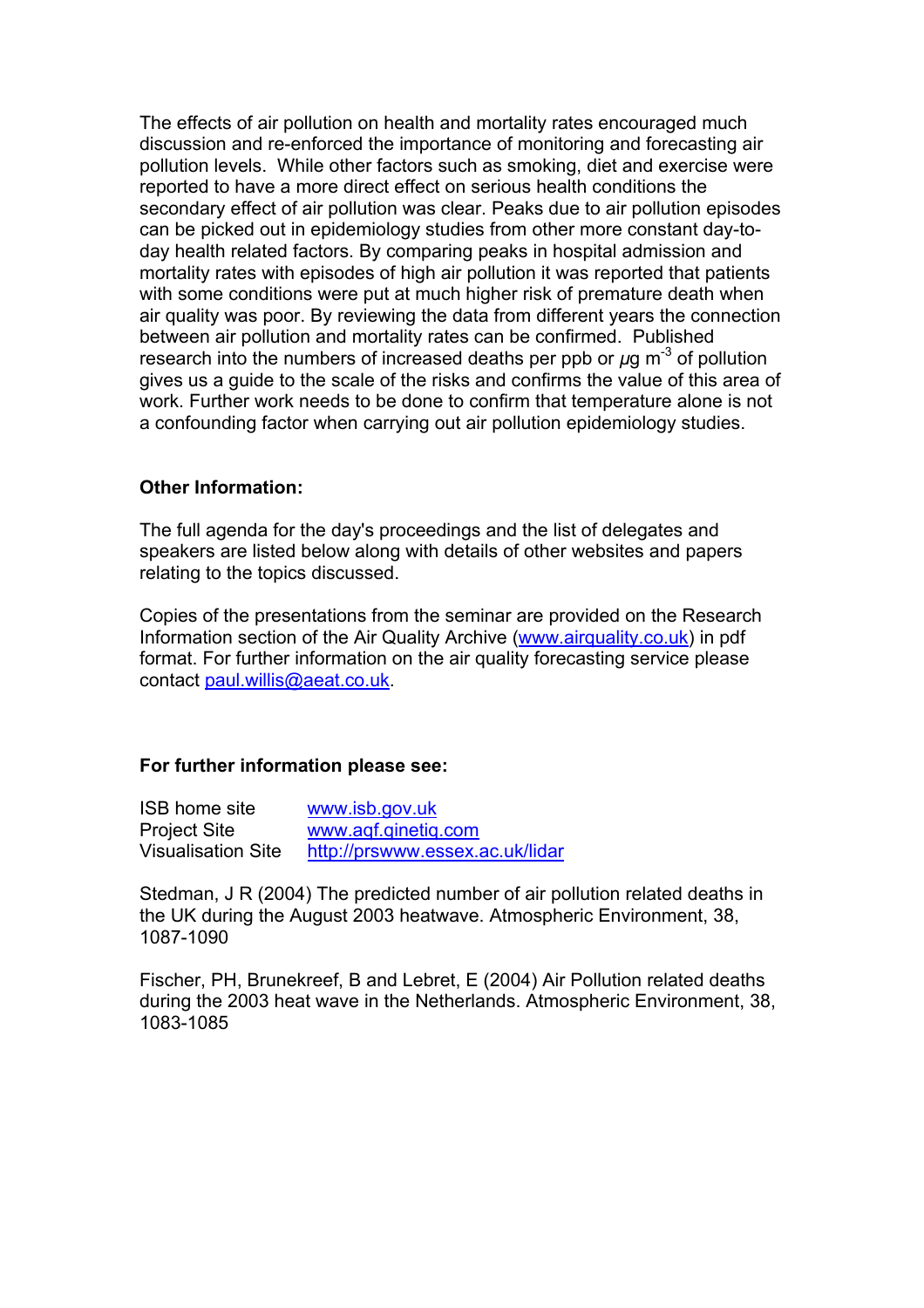## Air Pollution Forecasting Seminar Thursday 6th May 2004 Culham, Oxfordshire

|             | <b>Timetable</b>                                                                        |
|-------------|-----------------------------------------------------------------------------------------|
| 10:00-10:30 | Coffee & Registration                                                                   |
| 10:30-10:45 | Introduction from Dr. Geoff Dollard - netcen                                            |
| 10:45-11:15 | Dr. Janet Dixon - Defra                                                                 |
|             | Air Quality Overview                                                                    |
| 11:15-11:45 | Paul Willis - netcen                                                                    |
|             | Air Quality Forecasting in the UK                                                       |
| 11:45-12:15 | David Thomson - The Meteorological Office                                               |
|             | The NAME Project - History, Current Position and Future Plans                           |
| 12:15-12:30 | Discussion hosted by Dr. Geoff Dollard - netcen                                         |
| 12:30-13:30 | Lunch                                                                                   |
| 13:30-14:00 | Rob Young - Qinetiq                                                                     |
|             | The ISB-52 Project - Improving Air Quality Forecasting                                  |
| 14:00-14:30 | Prof. Bernard Fisher - The Environment Agency                                           |
|             | Applications of Fuzzy Based Approaches to Environmental Regulation under<br>Uncertainty |
| 14:30-15:00 | Tea                                                                                     |
| 15:00-15:30 | Richard Atkinson - St. George's Hospital Medical School                                 |
|             | Outdoor Air Pollution and Health - An Overview                                          |
| 15:30-16:00 | Jaume Targa - netcen                                                                    |
|             | Air Pollution Episodes and Mortality rates                                              |
| 16:00-16:30 | Open Forum                                                                              |
|             | Close of Business                                                                       |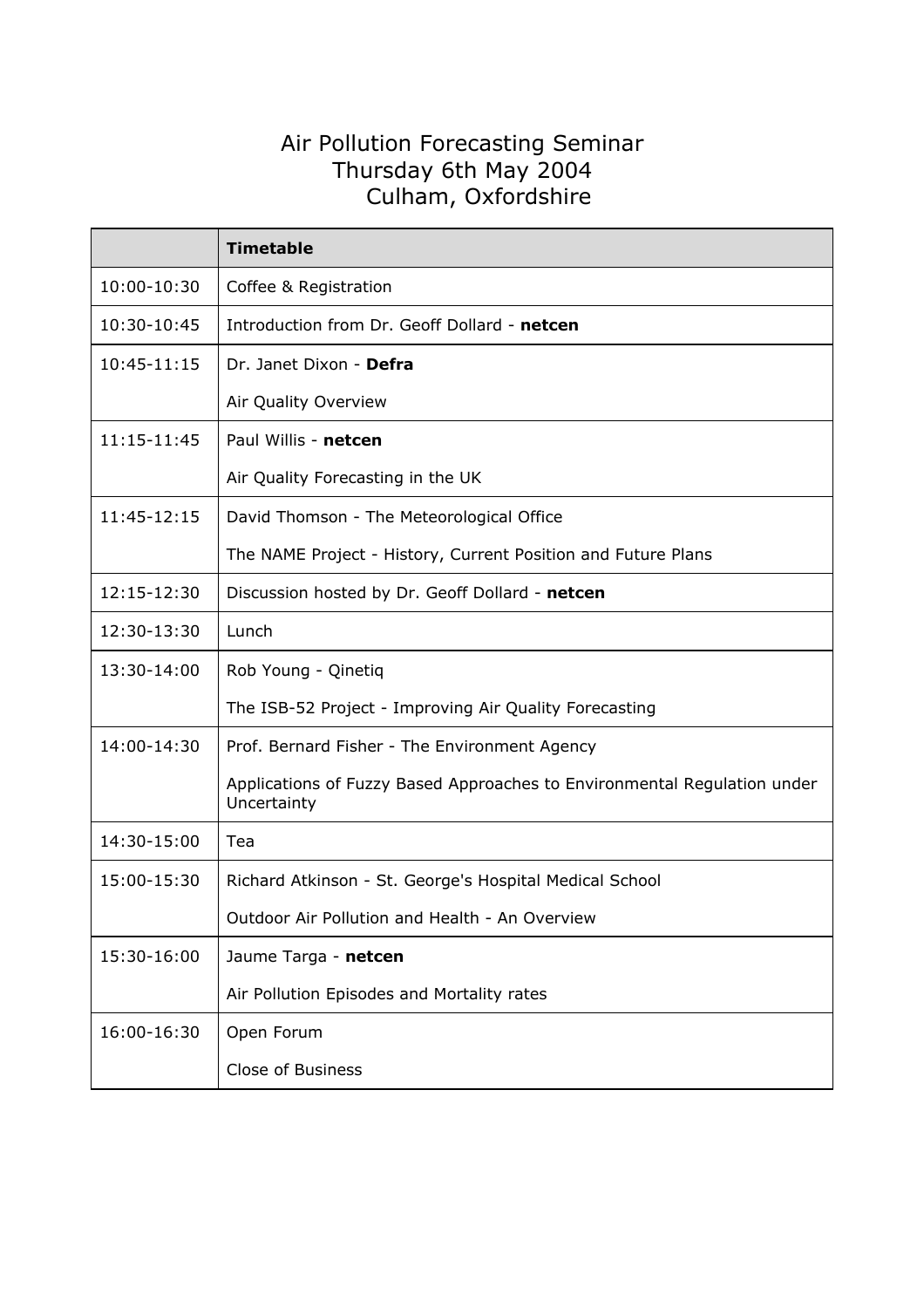## Air Pollution Forecasting Seminar Thursday 6th May 2004 Culham, Oxfordshire Delegates and Speakers

| <b>Name</b>                 | Company                                          |
|-----------------------------|--------------------------------------------------|
| J Amoah                     | Nottingham City Council                          |
| <b>Richard Atkinson</b>     | St. George's Hospital Medical School             |
| Jonathan Baker              | Met Office                                       |
| <b>Elizabeth Bates</b>      | City of York Council                             |
| Jon Bower                   | <b>Netcen</b>                                    |
| <b>Bernard Fisher</b>       | <b>Environment Agency</b>                        |
| Yvonne Buchanan             | <b>Hull City Council</b>                         |
| <b>Susan Bulpitt</b>        | Leicester City Council                           |
| <b>David Carruthers</b>     | Cambridge Environmnetal Research Consultants Ltd |
| <b>Al Charlton</b>          | Netcen                                           |
| <b>Gordon Clamp</b>         | <b>Coventry City Council</b>                     |
| <b>Neil Cooper</b>          | Leicester City Council                           |
| Julie Corden                | Midlands Asthma & Allergy Research Association   |
| <b>Neil Crook</b>           | <b>Milton Keynes Council</b>                     |
| <b>Richard Digby-Taylor</b> | <b>Nottingham City Council</b>                   |
| Janet Dixon                 | Department for Environment Food & Rural Affairs  |
| <b>Claire Dodd</b>          | <b>Scottish Executive</b>                        |
| <b>Geoff Dollard</b>        | Netcen                                           |
| <b>Graham Earl</b>          | <b>BAA</b>                                       |
| <b>James Ellison</b>        | Leicester City Council                           |
| <b>Victor Evershed</b>      | <b>Gosport Borough Council</b>                   |
| John Finnan                 | <b>Environmental Protection Agency</b>           |
| <b>Andrew Gillah</b>        | <b>City of York Council</b>                      |
| <b>Ron Gloster</b>          | Met Office                                       |
| Joanne Green                | <b>TRL Limited</b>                               |
| Michele Hackman             | <b>Highways Agency</b>                           |
| John Hawes                  | <b>Hastings Borough Council</b>                  |
| Garry Hayman                | <b>Netcen</b>                                    |
| Leon Hibbs                  | Reigate & Banstead Borough Council               |
| <b>Nick Hodges</b>          | Leicester City Council                           |
| <b>David Holmes</b>         | South Shropshire District Council                |
| <b>Stephen Hoskin</b>       | <b>Enviro Technology Services plc</b>            |